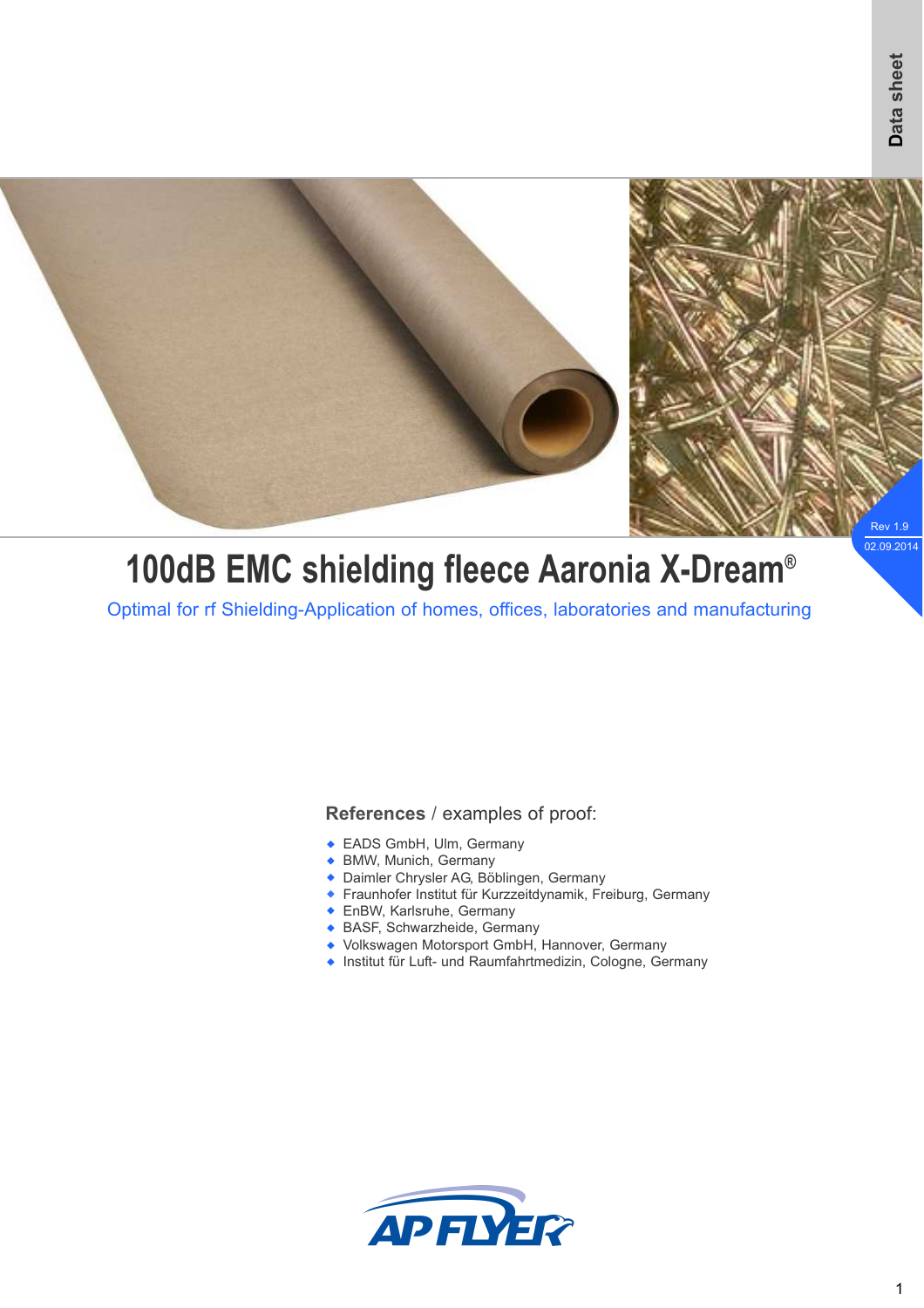## **Specifications**

#### **Aaronia X-Dream**

- $\triangle$  Breathable
- Rot proof w
- Frost proof w
- Foldable w
- Paintable  $\ddot{\bullet}$
- Anti-static  $\blacktriangle$
- Very lightweight  $\ddot{\bullet}$
- ◆ Usable inside concrete
- Very easy handling even for the novice
- ◆ Length per standard packaging unit: 0,7m, 7m or 36m (1m<sup>2</sup>, 10m<sup>2</sup>, 50m<sup>2</sup>). Also available as cut good.
- Lane width: 1,4m
- Thickness: 0,5mm
- Colour: Brown/Silver
- ◆ Weight: approx. 130g/m2
- Material: High-performance copper/polyester compound
- ◆ Screening efficiency static fields: 99,999.999% to 99,999.999.99% (only with grounding)
- ◆ Screening efficiency low-frequency, electric fields: 99,999.999% to 99,999.999.99% (only with grounding)
- Screening efficiency **high-frequency fields**: 70dB (99,999.99%) at 20GHz to over 110dB (99,999.999.999%) at w 500MHz (even without grounding)
- ◆ Surface Resistivity: <= 0.07 ohms/square

### **Damping chart**

### Aaronia X-Dream 1MHz - 18GHz



Standard-conformant tests according to MIL-STD-285 approve the extreme screening performance of Aaronia X-Dream® : The damping performance for pulsed high-frequency radiation in the frequency range between 1 and 2GHz, for instance caused by cell towers, is up to 100dB (99,999.999.99%). Compared to the also shown screening fleeces from other manufacturers, Aaronia X-Dream® offers a one hundred times (or more) better screening efficiency in the tested frequency range. Furthermore, allowing grounding, it is equally efficient against static and low-frequency electric fields such as caused by almost any cables running through homes, various home appliances, high-voltage lines, etc.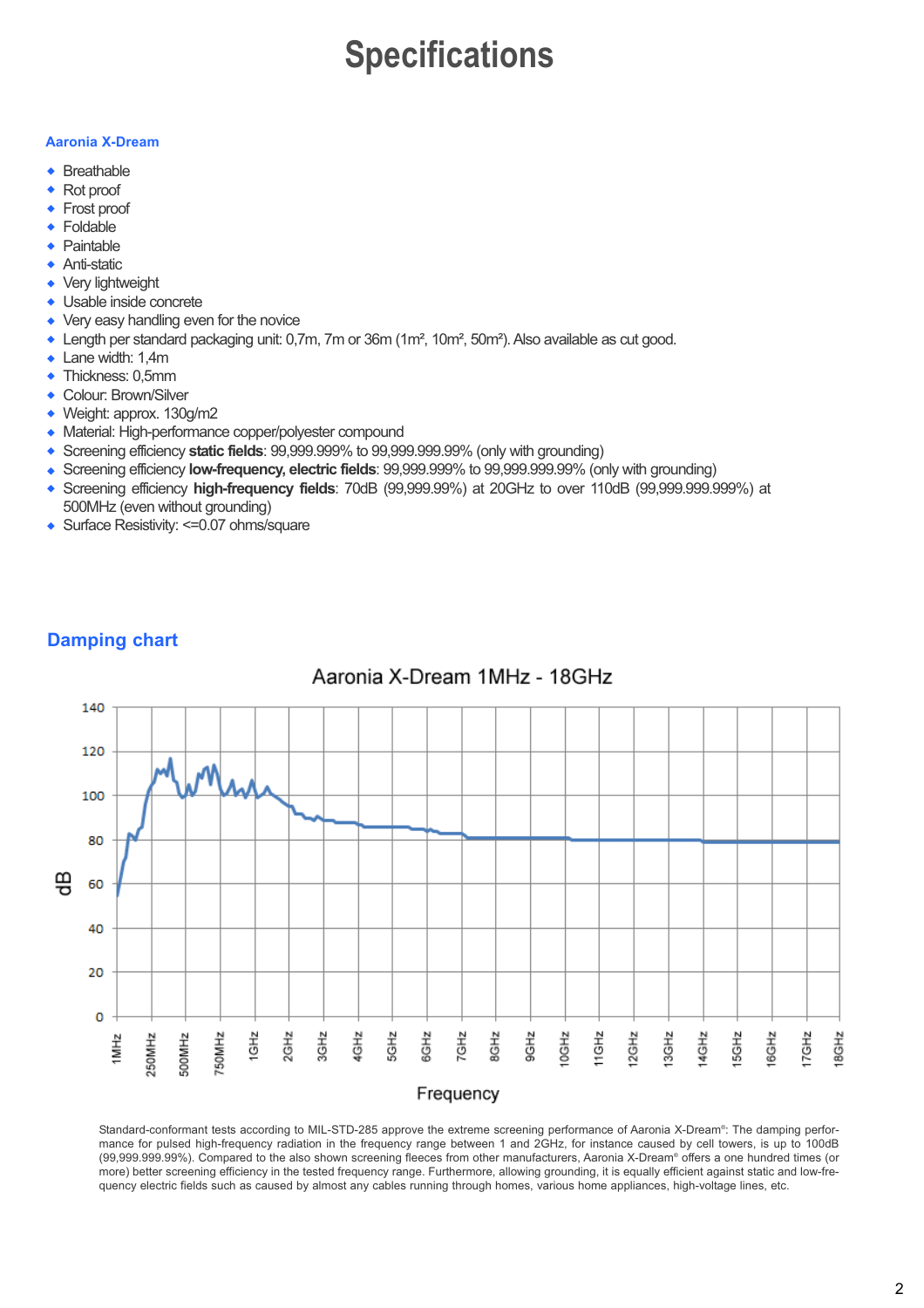## **Description**

#### **Material characteristics:**

The various screening systems available on the market today differ widely in both affordability and protection efficiency. They are often far too difficult to handle, particularly for the novice, but also for professional users. Apart from this, they are mostly far too expensive. Also, customers currently mostly need two seperate screenings simultaneously, as most screenings against RF offer hardly any protection against LF fields, and vice-versa.

With their EMC high-tech fleece Aaronia X-Dream® , Aaronia probably offers the world's most efficient screening performance of over 110dB, unique in this price category and with these material characteristics. Still, Aaronia X-Dream® is easy to handle even for the novice. Aaronia X-Dream® screening fleece offers simultaneous protection against high-frequency (RF) and low-frequency (LF) E-field radiation. The secret behind this extremely good efficiency is a patented tissue based on a compound of copper and polyester. Aaronia X-Dream® is easy to handle and to install. It can be folded without taking damage, is sturdy, frost proof, rot proof, breathable and can even be installed in concrete. As such, it is also applicable for outdoor use and can thus save a lot of cost.

Aaronia X-Dream® can be used both for screening electric fields from local LF radiation sources like cables or distribution boxes, as well as for screening rooms or entire houses or other buildings against RF radiation. Installation is performed by laying the fleece in adjacent lanes which need to overlap approx. 15cm for guaranteeing a closed surface. It is noteworthy that it is not necessary to ground Aaronia X-Dream® for RF screening! Still, we generally recommend grounding using our grounding package, as this will also add protection against low-frequency electric fields from high-voltage lines, power cables etc.







High-resolution imaging shows the chaotic structure of Aaronia X-Dream® fleece, which provides exceptional screening performance. Also it shows the inseperable interconnections between the fibres, thus forming a structure impermeable to RF radiation.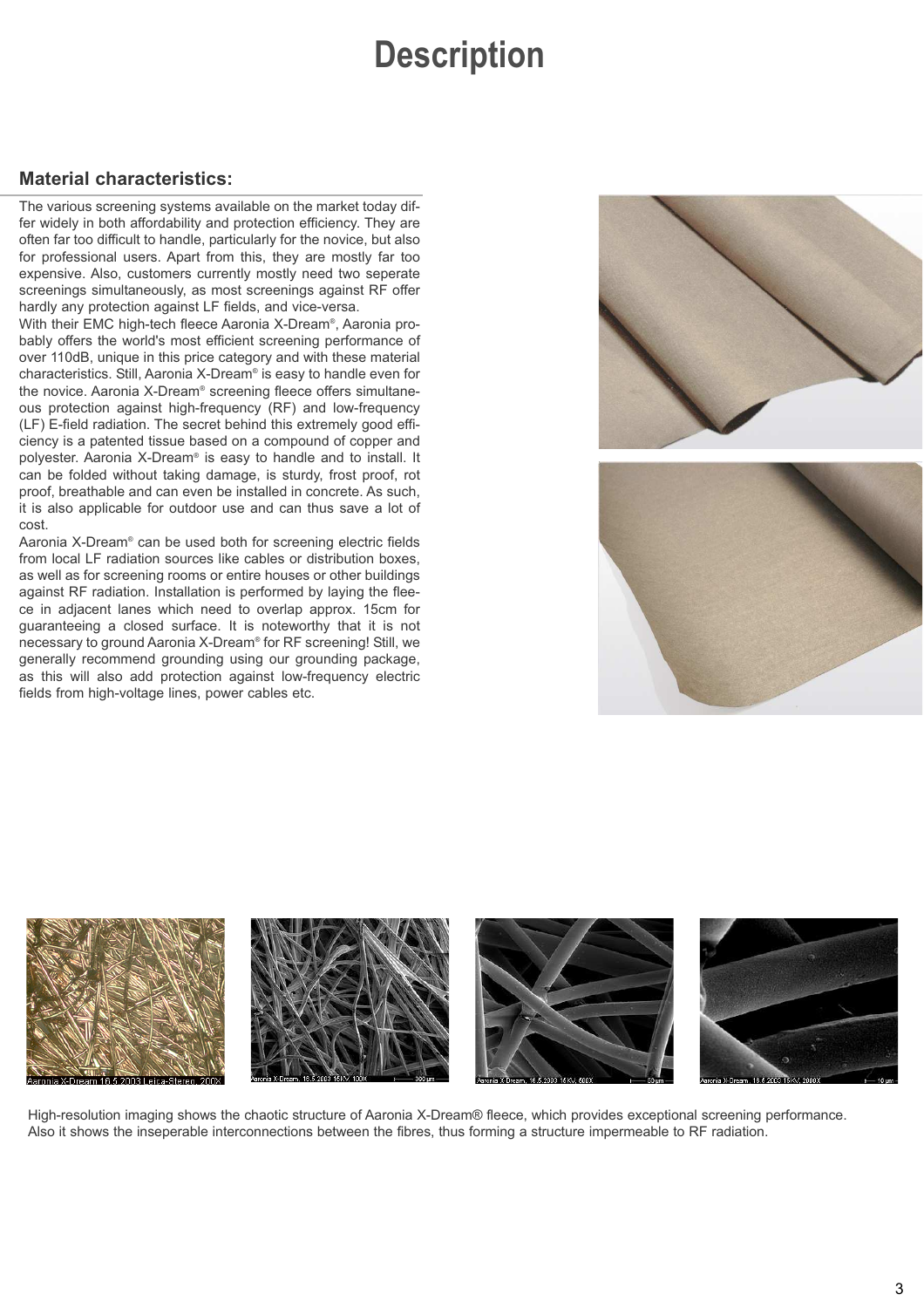#### **Screening a room:**

To protect a room (such as a bedroom) against high frequency radiation, the entire room needs to be covered with Aaronia X-Dream® completely. On the other hand, if shielding against low-frequency electric fields (such as the electrical distribution box or in-wall cables) is desired, only a small area around the radiation source needs to be covered. Attention: For achieving low frequency shielding, the fleece must be grounded! For this, we strongly recommend our Aaronia grounding package. For floors, the fleece can be installed invisibly under the carpet, or, in a new building, in the floor pavement. When attaching to walls, the fleece can be attached like usual wallpapers using a special glue. If walls are made from plasterboard, wood or similar, the fleece can simply be "stapled" to the wall. Though, the easiest alternative is the self-adhesive "PLUS" version of Aaronia X-Dream® . The surface needs to be dust-free, free of grease and dry. Attachment to ceilings can be performed similarly. Doors and their frames should be covered entirely and completely with the fleece, preferably using the self-adhesive Aaronia X-Dream PLUS® , yielding to an almost perfect connectivity between the door's fleece and the fleece used in the rest of the room. For window use, we recommend Aaronia-Shield® which allows elegant installation as an invisible "fly screen". After installation, the EMC fleece can also be painted and covered with wallpaper or plaster. It even offers an attractive surface with the original copper appearance. Our installation manual makes it easy even for the novice to construct a screened room without hassle.



#### **Shielding a house or a building:**

Houses and other buildings should be protected with Aaronia X-Dream indoors.This is achieved by glueing or "stapling" the EMC fleece to the walls. In roofs, the fleece should be installed directly beneith the vapor barrier. In floors, the fleece can even be installed in the floor pavement.

Always note that for professional RF screening, a hermetically sealed enclosure, a so-called Faraday cage, must be built. Be careful to always leave a bit of overlap when attaching the fleece to walls, floors and ceilings to be able to later connect the lanes without gaps! Windows need to be screened as well. For this, we recommend our highly-transparent shielding fabric Aaronia-Shield® .

| <b>Product</b>                                                                                                                                                                             | <b>Frequency</b> | Damping in dB: | <b>Damping factor</b>         | Damping in %                  | <b>Application examples:</b>                                                      |
|--------------------------------------------------------------------------------------------------------------------------------------------------------------------------------------------|------------------|----------------|-------------------------------|-------------------------------|-----------------------------------------------------------------------------------|
| A 2000+                                                                                                                                                                                    | 1GHz<br>10GHz    | 20dB<br>10dB   | 100<br>10                     | 99,0%<br>90%                  | Indoor and outdoor shielding, low exposure                                        |
| Aaronia-Shield <sup>®</sup>                                                                                                                                                                | 1GHz<br>10GHz    | 50dB<br>45dB   | 100,000<br>30,000             | 99.999%<br>99.992%            | Textile applications (Canopies, clothing, curtains etc.)<br>Low and high exposure |
| Aaronia X-Dream <sup>®</sup>                                                                                                                                                               | 1GHz<br>10GHz    | 100dB<br>80dB  | 10.000.000.000<br>100.000.000 | 99.999.999.99%<br>99.999.999% | Indoor shielding, measurement chambers<br>High to highest exposure                |
| Notice: when using the dB unit, an increase of 10dB is equivalent to a 10fold increase in strength. For example, 100dB is 10 times as strong as 90dB, or 100 times as strong as 80dB, etc. |                  |                |                               |                               |                                                                                   |

#### **Damping specifications for Aaronia high-performance shielding products**